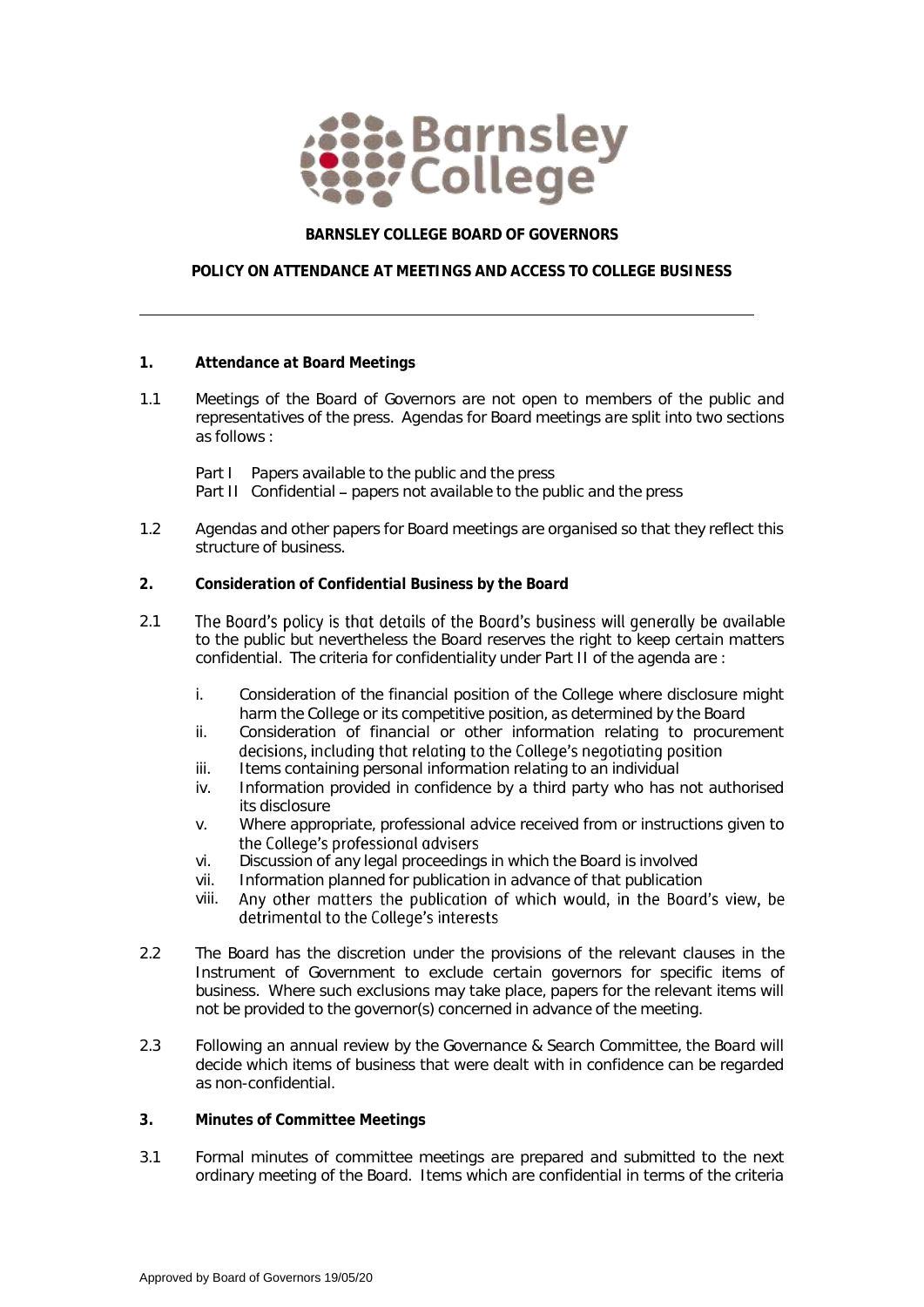set out in paragraphs 2.1 and 2.2 of this policy are prepared separately and submitted in the appropriate part of the Board agenda.

- **4. Attendance at Committee Meetings by Persons who are not Committee Members**
- 4.1 Meetings of committees of the Board shall not be open to members of the public and representatives of the press.
- 4.2 With the exception of the Audit Committee, the Chair of the Board of Governors shall be entitled to attend and speak (but not to vote) at meetings of any committees of which he/she is not a member.
- 4.3 Subject to paragraph 4.7 below, the Principal shall be entitled to attend meetings of any committee of which he/she is not a member except for the Audit Committee which he/she shall attend only if requested to do so by the Chair of the Committee.
- 4.4 The Clerk to the Governors shall be entitled and expected to attend meetings of all committees except that he/she shall withdraw from that part of any meeting at which his/her remuneration, conditions of service, conduct, suspension, dismissal or retirement are to be considered.
- 4.5 The Principal is authorised to invite other members of staff to attend committee meetings.
- 4.6 The Chair of any committee may invite the attendance of any other person at a committee meeting after having taken the advice of the Principal and the Clerk.
- 4.7 All committees shall have the right to exclude any person who is not a member of the committee from all or part of a meeting should this be warranted by the nature of the business to be considered. However, a committee may not exclude the Clerk to the Governors unless the provisions of paragraph 4.4 apply.
- **5. Access to College Documentation**
- 5.1 The Freedom of Information Act 2000 promotes greater openness and accountability across the public sector by requiring all public authorities to proactively publish information which they hold through the adoption of a publication scheme. This is a document which describes the information a public authority publishes or intends to publish. In this context publish means to make information available routinely. Barnsley College has adopted the model publication scheme developed for the FE sector and is committed to publishing the information it describes.

5.2 The College's publication scheme and policy and procedure on freedom of information is available :

- On the College's website [www.barnsley.ac.uk](http://www.barnsley.ac.uk/)
- In the College's Learning Resource Centre, Old Mill Lane, Barnsley
- 5.3 To request information from the College contact the Data Protection Officer :

Director Quality (FE) Barnsley College PO Box 266 Barnsley S70 2YW